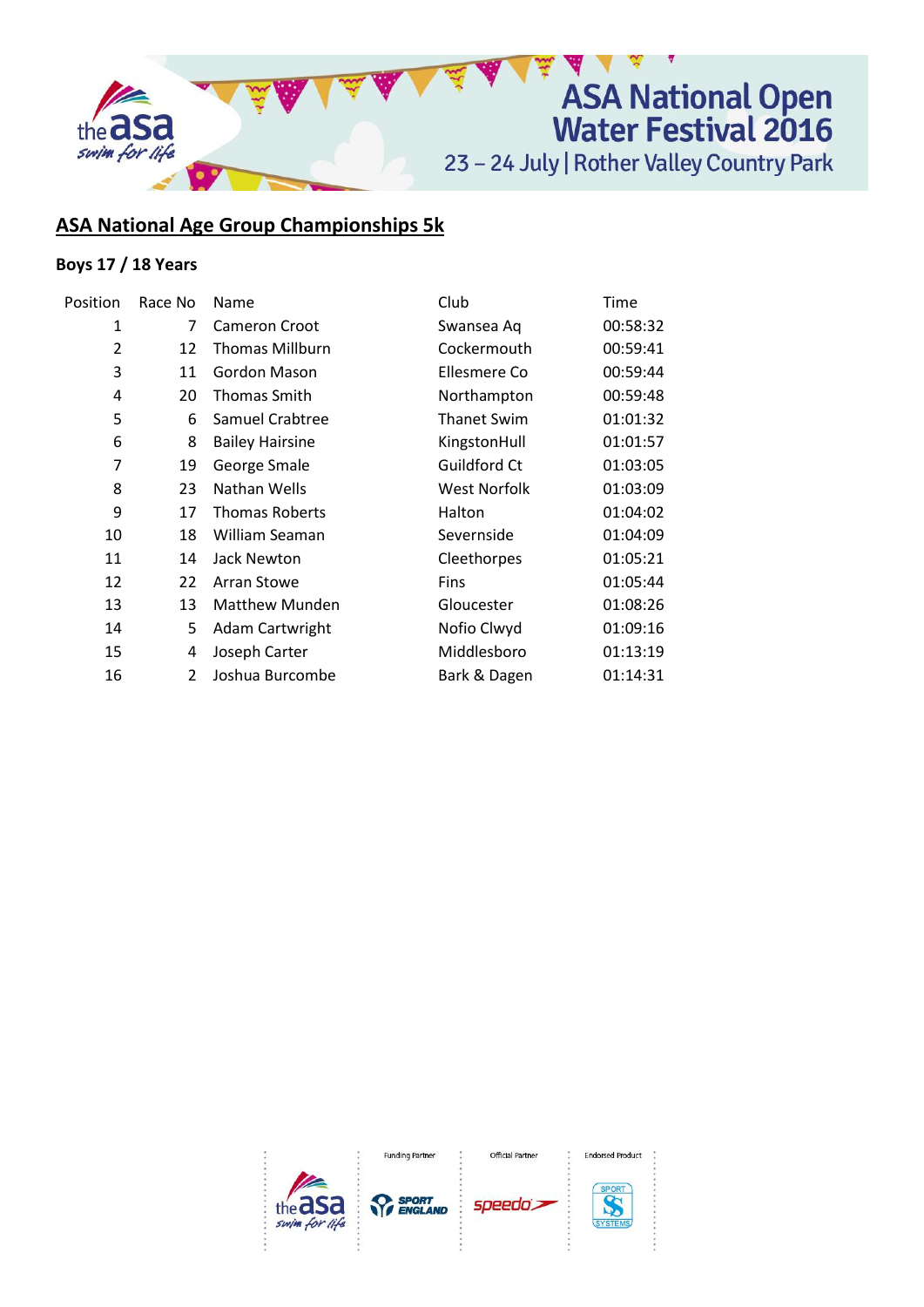

### Girls 17 / 18 Years

| $\mathbf{1}$   | 47 | Sophie Evans          | Swansea Aq          | 01:03:56 |
|----------------|----|-----------------------|---------------------|----------|
| $\overline{2}$ | 48 | Rose Foden            | Northampton         | 01:04:07 |
| 3              | 56 | Sophie Millen         | Wycombe Dist        | 01:04:07 |
| 4              | 59 | Nicole Ryan           | Wycombe Dist        | 01:05:12 |
| 5              | 58 | <b>Aisling Ruff</b>   | Co Peterboro        | 01:05:52 |
| 6              | 53 | Amber Hughes          | Hatfield            | 01:05:52 |
| $\overline{7}$ | 61 | Carys Thomas          | Pembs Cty           | 01:05:55 |
| 8              | 57 | Nicola Pasquire       | Team Luton          | 01:05:58 |
| 9              | 62 | Kirsty Wagstaff       | Northampton         | 01:05:58 |
| 10             | 42 | Savannah Barman       | S Bournem'th        | 01:06:02 |
| 11             | 51 | Amy Henshaw           | Co Sund'land        | 01:07:45 |
| 12             | 64 | <b>Emily Walsh</b>    | Lincoln Vulc        | 01:07:57 |
| 13             | 44 | Lilyella Craw-Seaman  | Royal Wolv          | 01:09:00 |
| 14             | 41 | Nicole Brenner        | Teddington          | 01:09:02 |
| 15             | 46 | <b>Maddison Drury</b> | Hailsham            | 01:09:07 |
| 16             | 55 | Seren Mahon           | <b>Strat Sharks</b> | 01:10:09 |
| 17             | 50 | Alana Hedges          | Co Manch Aq         | 01:12:14 |
| 18             | 66 | Kate Young            | Winsford            | 01:13:00 |
| 19             | 60 | Rachel Sullivan       | Daventry            | 01:13:22 |
| 20             | 63 | Samantha Walker       | Yeovil              | 01:17:23 |
| 21             | 65 | <b>Rowan Williams</b> | <b>BASINGSTOKE</b>  | 01:17:36 |
| 22             | 49 | Olivia Fryett         | Bexley              | 01:22:48 |
| 23             | 43 | <b>Emily Cairns</b>   | Tynemouth           | 01:23:07 |
|                |    |                       |                     |          |



**Funding Partner** 

**SPORT** 

Official Partner

speedo's



**Endorsed Product**